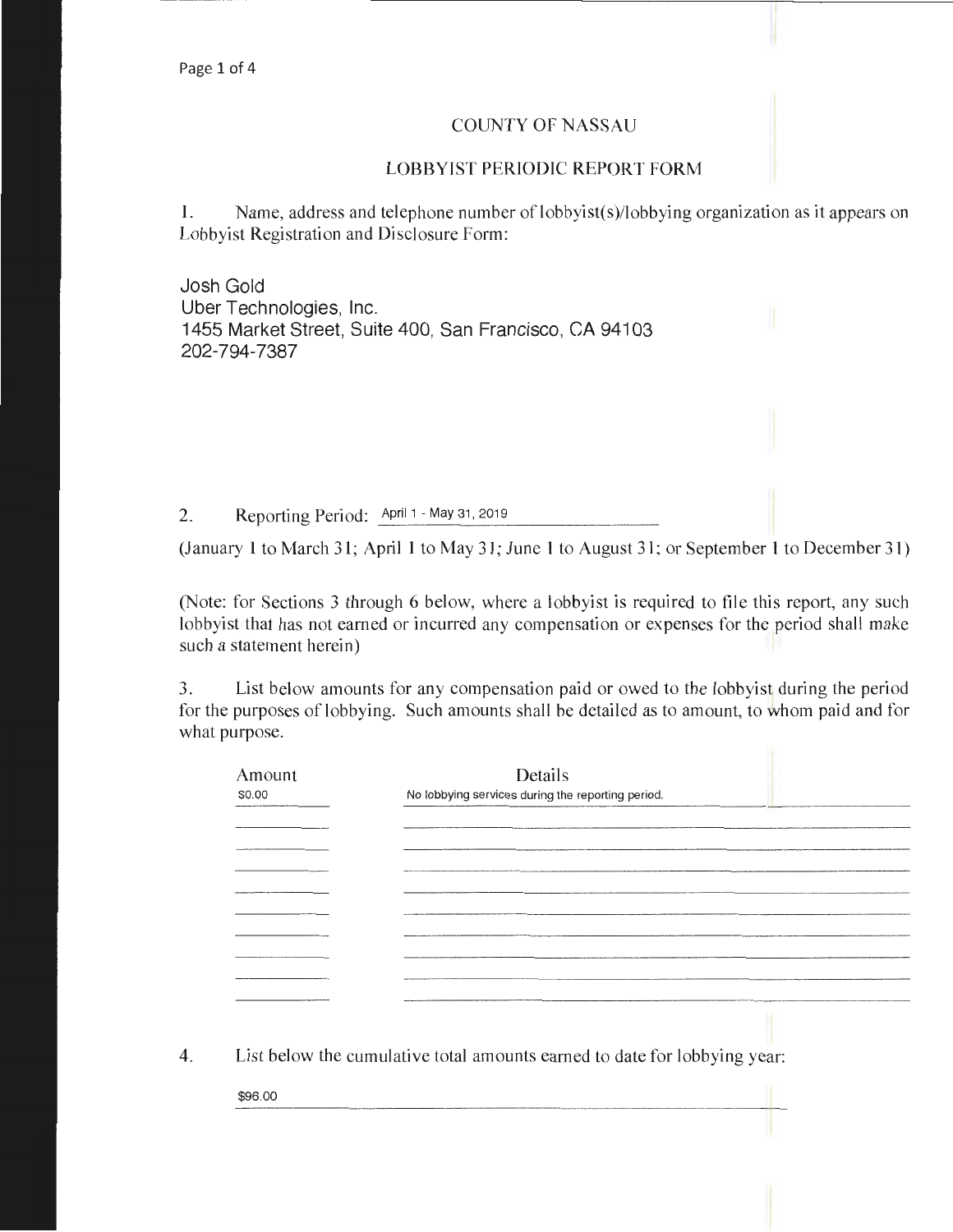5. List below amounts for any expenses expended or incurred by the lobbyist during the period for the purposes of lobbying. Such amounts shall be detailed as to amount, to whom paid and for what purpose.

| Amount<br>\$0.00                                                                          | Details<br>No expenses for the reporting period.                     | ,,,,,,,,,,,,,,,,,,,,,,,,,,,,,,,,,, |
|-------------------------------------------------------------------------------------------|----------------------------------------------------------------------|------------------------------------|
| the control of the control of the control of the control of the control of the control of |                                                                      |                                    |
|                                                                                           | <b><i>PARTICULAR AND A REPORT OF THE RESIDENT AND RESIDENTS.</i></b> | <b><i>CALL AND RESIDENCES</i></b>  |
|                                                                                           |                                                                      |                                    |
|                                                                                           |                                                                      |                                    |
|                                                                                           |                                                                      |                                    |
|                                                                                           |                                                                      |                                    |
|                                                                                           | -----------                                                          |                                    |
| http://www.communication.com/paintings.com/paintings.com/paintings.com/paintings.com/     |                                                                      |                                    |
|                                                                                           |                                                                      |                                    |

6. List below the cumulative total amounts expended to date for lobbying year:

\$0.00

(In lieu of completing 7 through 10 below, you may attach a copy of your Lobbyist Registration and Disclosure Form, provided the information has not changed.)

7. List whether and where the lobbyist(s)/lobbying organization is registered as a lobbyist (e.g. Nassau County, New York State):

New York City, New York State, Suffolk County and Nassau County.

8. Name, address and telephone number of client(s) by whom, or on whose behalf, the lobbyist is retained, employed or designated.

Uber Technologies, Inc. 1455 Market Street, Suite 400 San Francisco, CA 94103 202-794-7387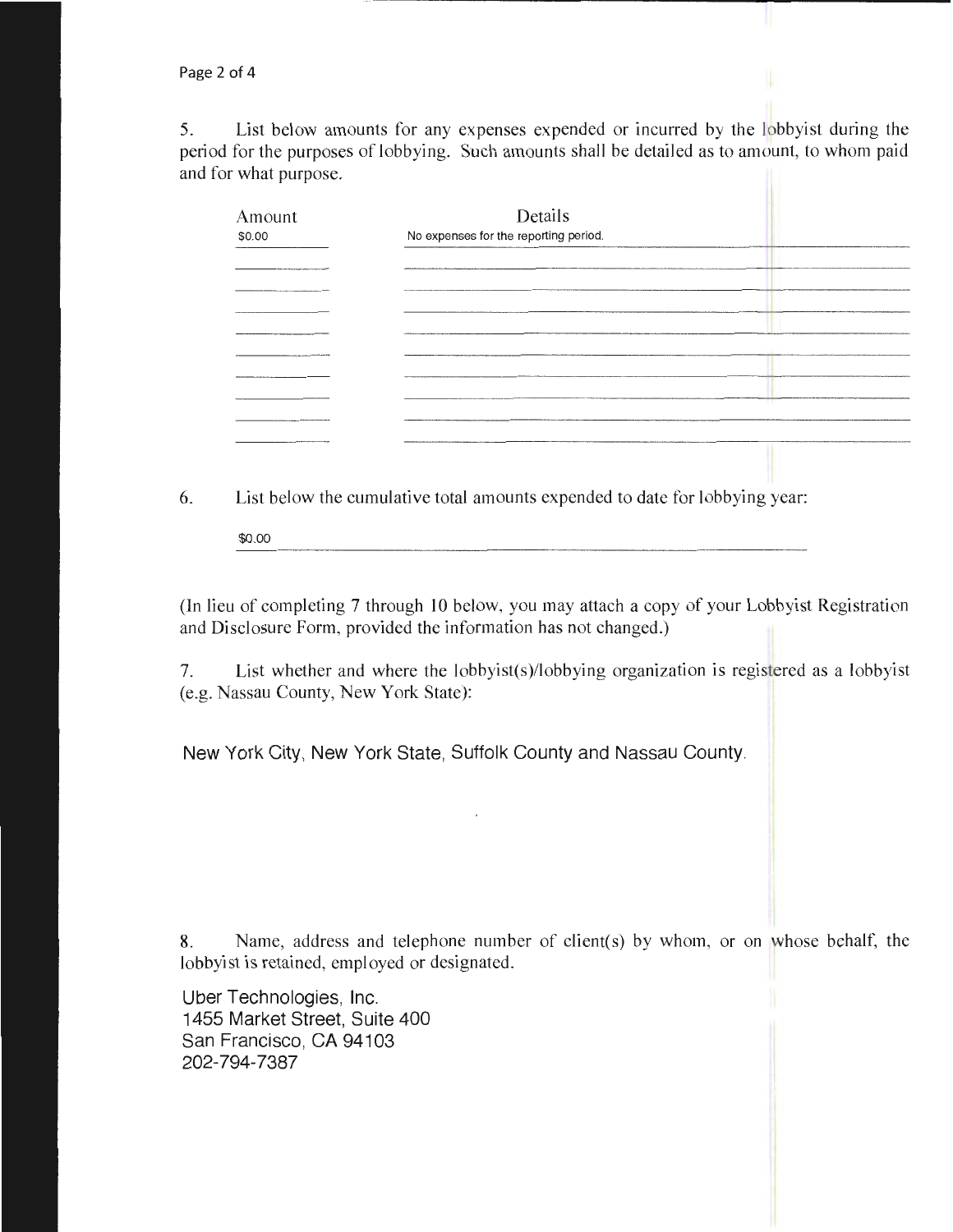9. Describe lobbying activity conducted, or to be conducted, in Nassau County, and identify client(s) for each activity listed, during the Reporting Period.

No lobbying during reporting period.

10. The name of persons, organizations or governmental entities before whom the lobbyist has lobbied during the period.

None.